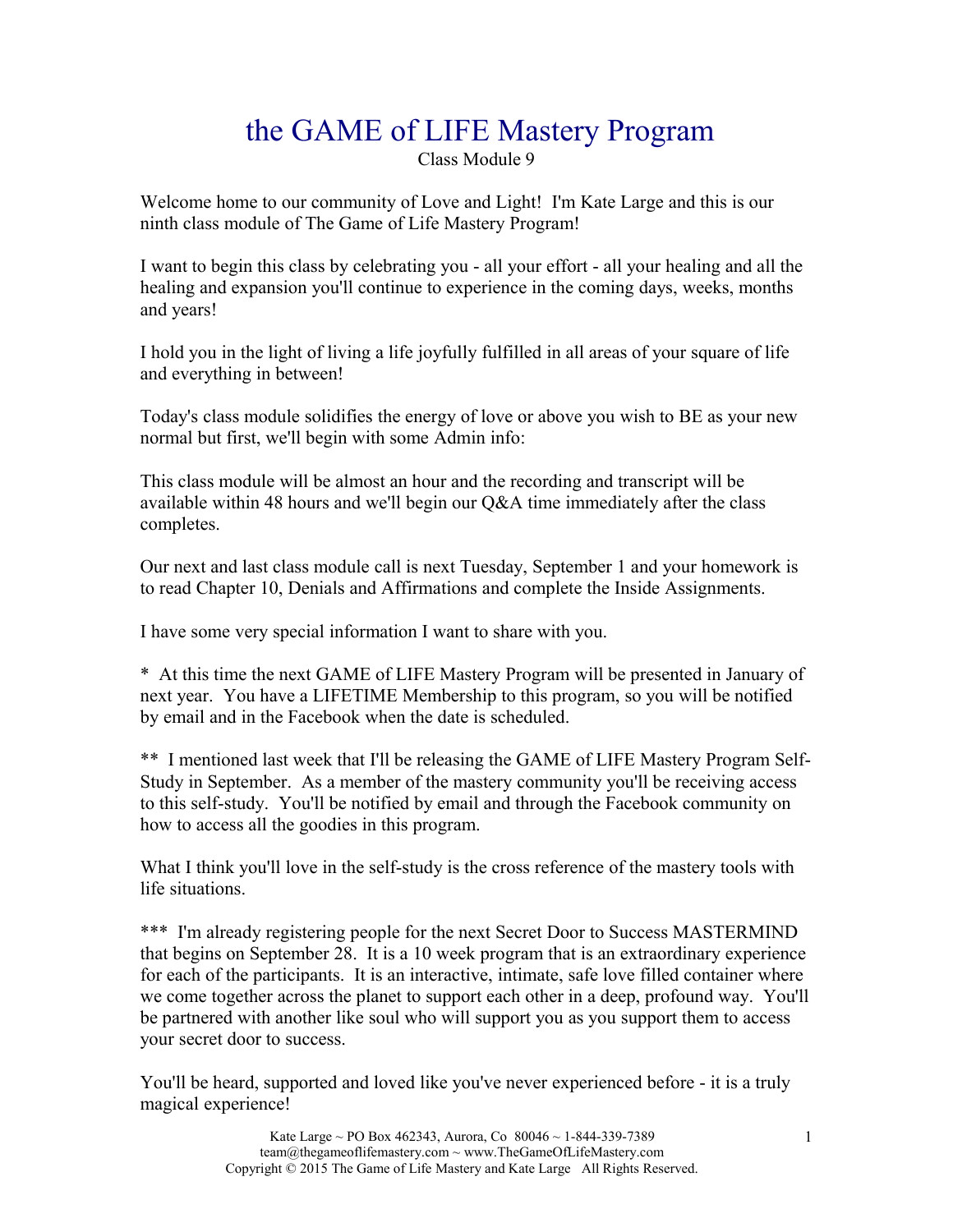Mastermind participants have joined to deepen and expand their connection with God and the angelic realm - and they have. Others have joined to fully transcend from faith and trust to knowing who they are to live into their power - and they are. While others have joined to consistently have that human hand of support as they fully embrace and expand into a fearless existence - and they have.

Each participant customizes their personal manifesting blueprint to fully master creating the highest possible outcome as their reality.

I'll be presenting at least 2 masterminds on Mondays. The first one will be at 1pm MT and the second one will be at 7pm MT - and again... that will begin on Monday, September 28th. Registration is open now for those of you in the mastery program - and for members of the mastermind program. Three of the original mastermind members loved the program so much they registered for the mastermind we're finishing up now and one has registered again! So if you're interested, please let me know so I can get you registered and reserve your seat at our virtual mastermind round table.

## **CLASS**

Okay, so this is our ninth class module and I trust that you've completed your homework - reading chapter nine, Perfect Self-Expression or the Divine Design and completing Workbook Session Nine.

So... what do you want to BE when you grow up? Has your passion revealed itself to you?

## **Perfect Self Expression**

Florence begins Chapter 9 discussing perfect self-expression. She talks about how we each have a place that we fill - that no one else can fill - because its ours alone. This place can be in business - creating your own business or working for someone else. Or this place may not receive monetary compensation - the place may be as a volunteer or parenting children. Its a place that's perfect for you.

After my grandmother died in 2012 and I finally got back to work in January of 2013, I felt this guidance within me that I needed help with my business. I needed a fellow human to show me how to be of service at a deeper level.

The angels sent someone to me and I learned how valuable it is to have a fellow human holding the safe space to expand and grow and evolve. For me, this set the foundation for this mastery program - and for everything else I present.

Even though I've held a sense of joy for teaching and helping others, I'm human too and I've had deep seated fear of the responsibility. I remember clearly the moment I realized that it was necessary for me to face the fear I had been holding on to for the illusion that it was so I could step to the plate to deliver a program like this - to hold the safe space for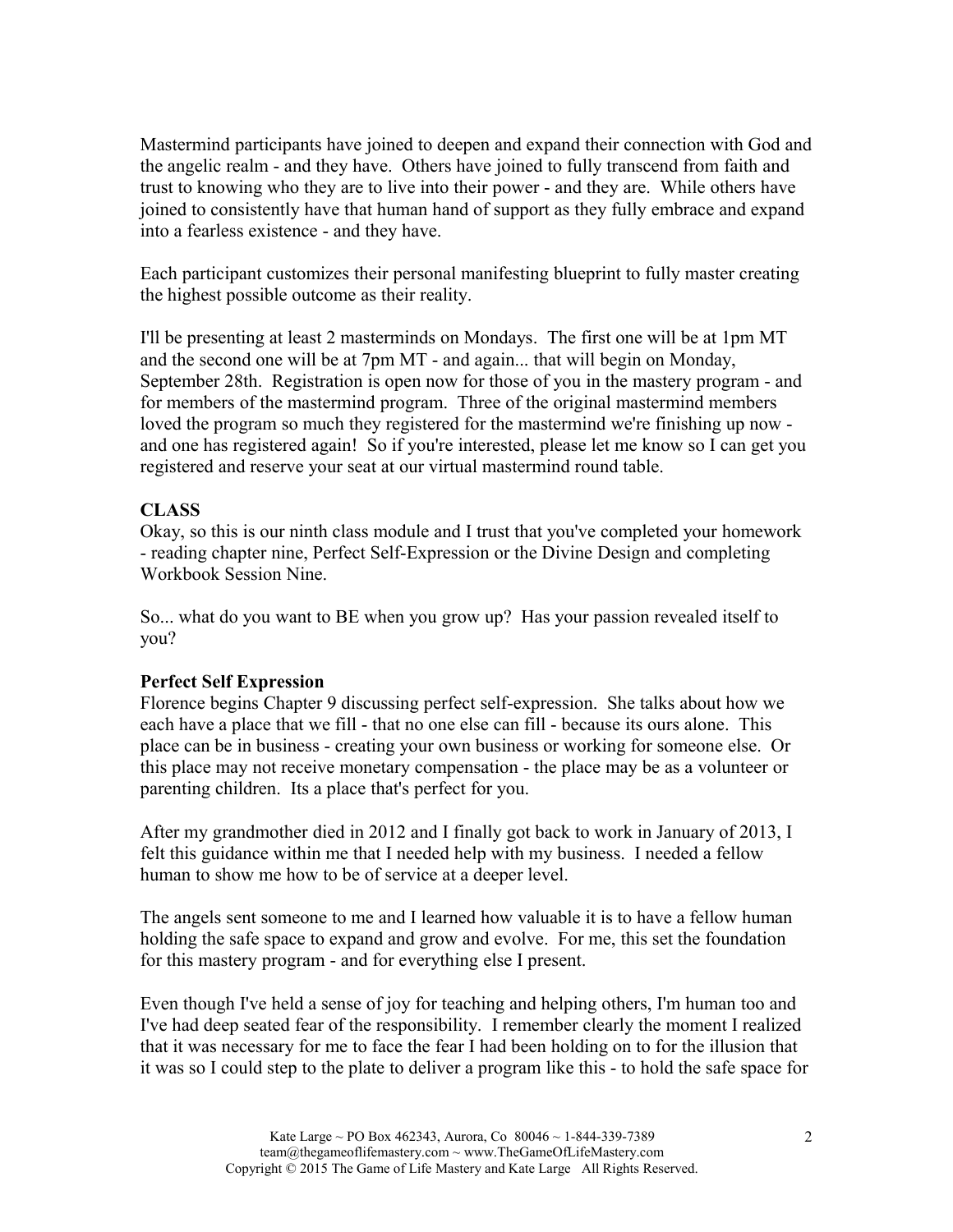others to step into their brilliance - this safe space for you to discover the limitless possibility that you are....

My guides showed me that by my fulfilling my potential, the lives of others would be easier - and this is the case for you, too. When you fulfill your potential - living your joy filled life becomes your new normal when you ascend your energy to love or above. Your life is happier and the lives of others are touched and made easier.

My angels showed me that if I did not step to the plate, there would be people who would not receive what I have to share - and without my holding the space for them, their lives would miss an opportunity to ascend, expand and evolve.

I share this with you - without ego. I share this simply as information for those of you who are feeling guided to provide service to others, but you're hesitating. Because those of you in this program are all way showers of the light - leaders in some way - your way and you've been Divinely guided to be here to receive the wisdom to step to the plate and truly fulfill your potential this lifetime - whatever that may be. It may be overcoming fear, it may be a service - it may be anything.

The day the first Game of Life Mastery Program started, back in March of 2014 I was sitting in a bubble bath thinking about the program when I saw Florence's spiritual essence sitting on the toilet beside the tub. We talked about the program and then she told me this about you - all of you and this program:

*Those of you who are in this program are divinely selected - you are way showers of the*  light. This program will spread across the planet like a raging fire - gobbling up the *darkness and bringing in the light. And you (and the students) are part of it. The teachings of God through me of the early 1900's were a footprint in time that expanded through decades, through copies of my books, word of mouth and now your virtual internet. It is time for You to BE the beacon of light that you are - to live the life of joy that's yours by divine right, and illuminate the pathway for others who wish to no longer be afraid.* 

*Know that you each have your team of angelic beings - messengers of God who support you in all things. Ask through the light of your heart and it shall be.*

*Holding the light energy of love...~Florence*

When she first said that about the program spreading across the planet like a raging fire, gobbling up the darkness and bringing in the light - when she said that, I felt it in every cell of my BE-ing - and I knew it was true... and because I'm human... it kinda freaked me out a little bit... that's a huge responsibility... I mean oh my gosh, raging across the planet, bringing in the light - what if I messed up?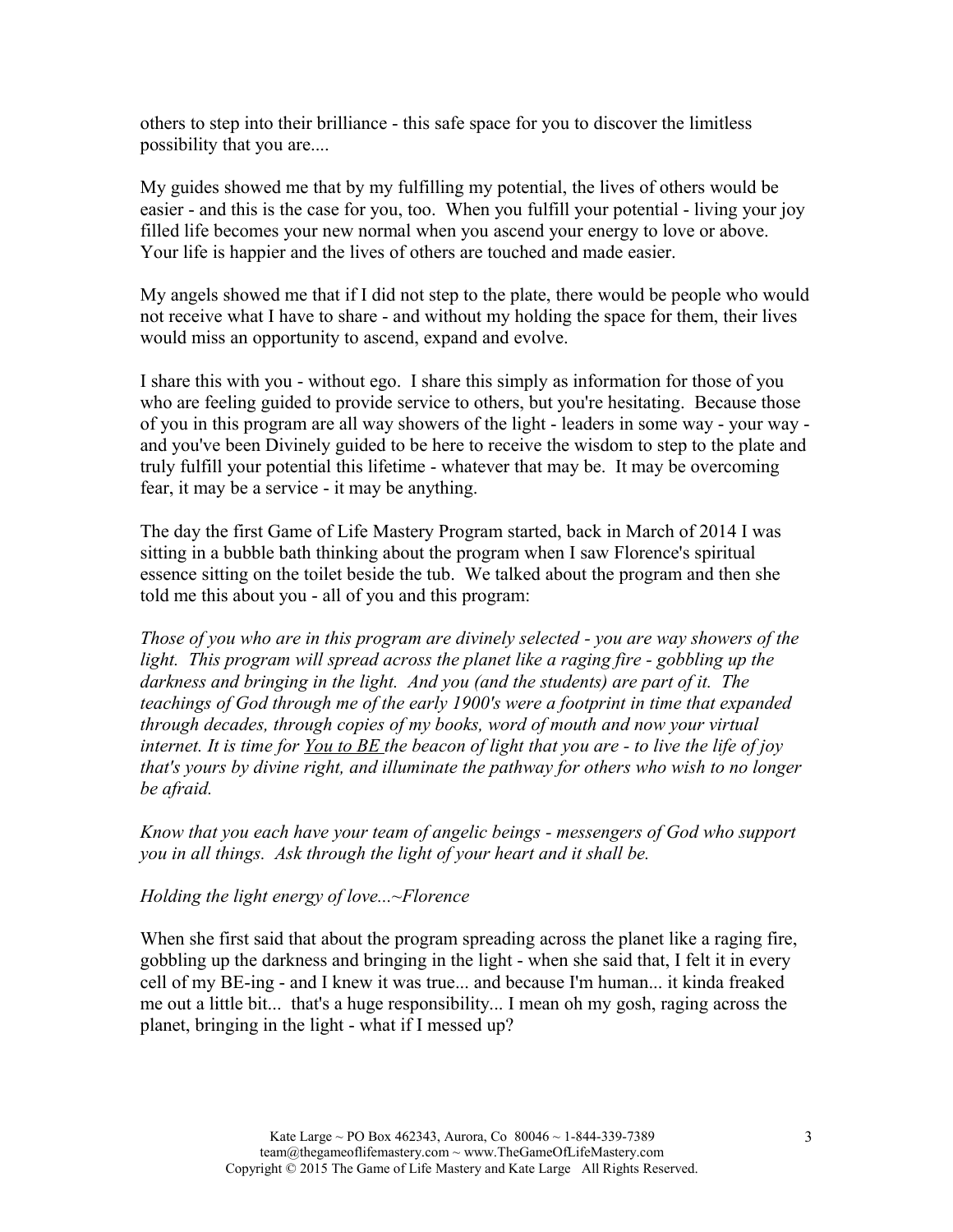But the angels jumped right in there and showed me that if I would keep my heart open to their guidance we would hold the space for you to experience miracles - miraculous shifts in your energy and help you to discover how truly powerful you are.

And with each one of you who've come together in each presentation of these programs, you're stepping into your power - you're reconnecting with the light essence within you and you're healing in all directions of time the baggage of pain that you've been dragging around all your lives...

Florence was right!

You are BEacons of light and whatever brings your heart joy is yours!

And if you're feeling guided to offer a service of some kind, look deeper at what you're being guided to do. It may be time to set the wheels into motion to bring that feeling that energy of excitement and joy and love to fruition.

If you're already offering a service, it may be time to expand your business in a way that may feel outside your comfort zone, but you know within your heart that you need to do it!

Know that you can! And you're fully supported by both heaven and earth to do it!

Your perfect self-expression is of Divine Design - its the energetic space of love that you hold - no matter who you are or what it is you're doing in this moment - no matter what your life looks like now.

What you're guided from deep within to do is important --- and if you ignore the call, you will not fulfill your true potential and experience all the joy that's here for you - plus... those who are looking for what you have to offer will not find you.

Do you feel fulfilled in what you're doing? Perhaps you're already experiencing what makes your heart sing with joy... Or do you feel there's something more for you something that truly makes your heart sing with joy when you wake up in the morning?

So... in this moment... take a deep breath... close your eyes and ask your heart...

## **What is it that I'm to do that will fulfill my potential?**

Write down what pops in your head - if you don't see what makes your heart sing with joy looks like, do - not - worry!

## **What is it that I'm to do that will fulfill my potential?**

Years ago when I would ask, I would clearly hear to share love. Well... I admit... as a human... my brain went to, "What the heck does that mean?"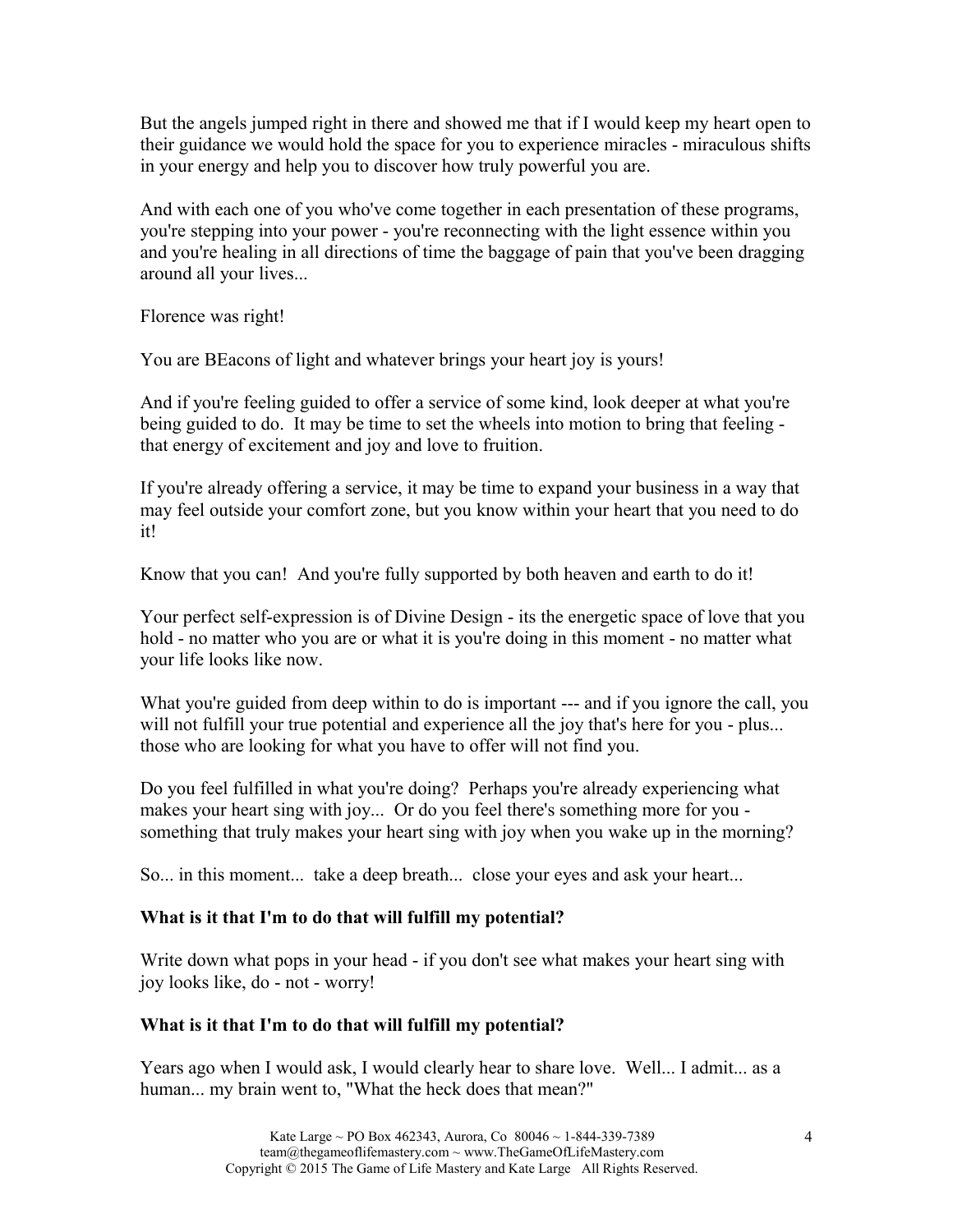Well... I was wise without knowing it - because instead of making myself crazy trying to figure it out, I just got on with my life and followed the guidance of my heart and you know what?

The angels filled in all the details.

Like I've told you before, teaching this class was so not on my radar when I was growing up the daughter of a farmer - or when I moved to Colorado. I was going to be the CEO of a company.

Well... I'm CEO alright... but working for God and my job description changes all the time.

But the one thing that has remained constant is the joy - the love that fills my heart with gratitude at the opportunity to share with each of you tools to help make your life easier, happier based in love energy.

So... if you got "to share love" as your answer, know that your angels will fill in the details of what it means for you to "share love."

Its all about living from your heart space - and the angels will fill in the details.

If all you feel is an energy - no words - just an energy - make note of the energy. What does it feel like? The first time I asked years ago, I got nothing - not even an energy because I was so lost in the physical world's fear, like I told you earlier - I was afraid to decide on what I wanted because in my illogical thinking I was convinced if I didn't decide on something I wanted, then I wouldn't be disappointed when I didn't get it.

But... I kept my heart open - breathing into the belief that it is my birthright to be happy and miracles began to happen. And I received the tools in the mastery library to show me how to heal the painful wounds, negative thought patterns and beliefs as they were revealed and I was lead here - to be with you.

So set the intention now to be open to whatever is revealed. And Florence says, "demand a lead" - I call them signs - demand a sign to show you you're on the right path and what your next action step is!

#### **Aligned energy vs struggle**

Florence also addresses the human need to struggle. Struggling IS a human need - there is no struggle in the higher realms of existence. There is no struggle when we achieve our highest possible vibration of love.

As children we dream without limits and when we dream.... we SEE ourselves experiencing things that bring us joy. We can feel it!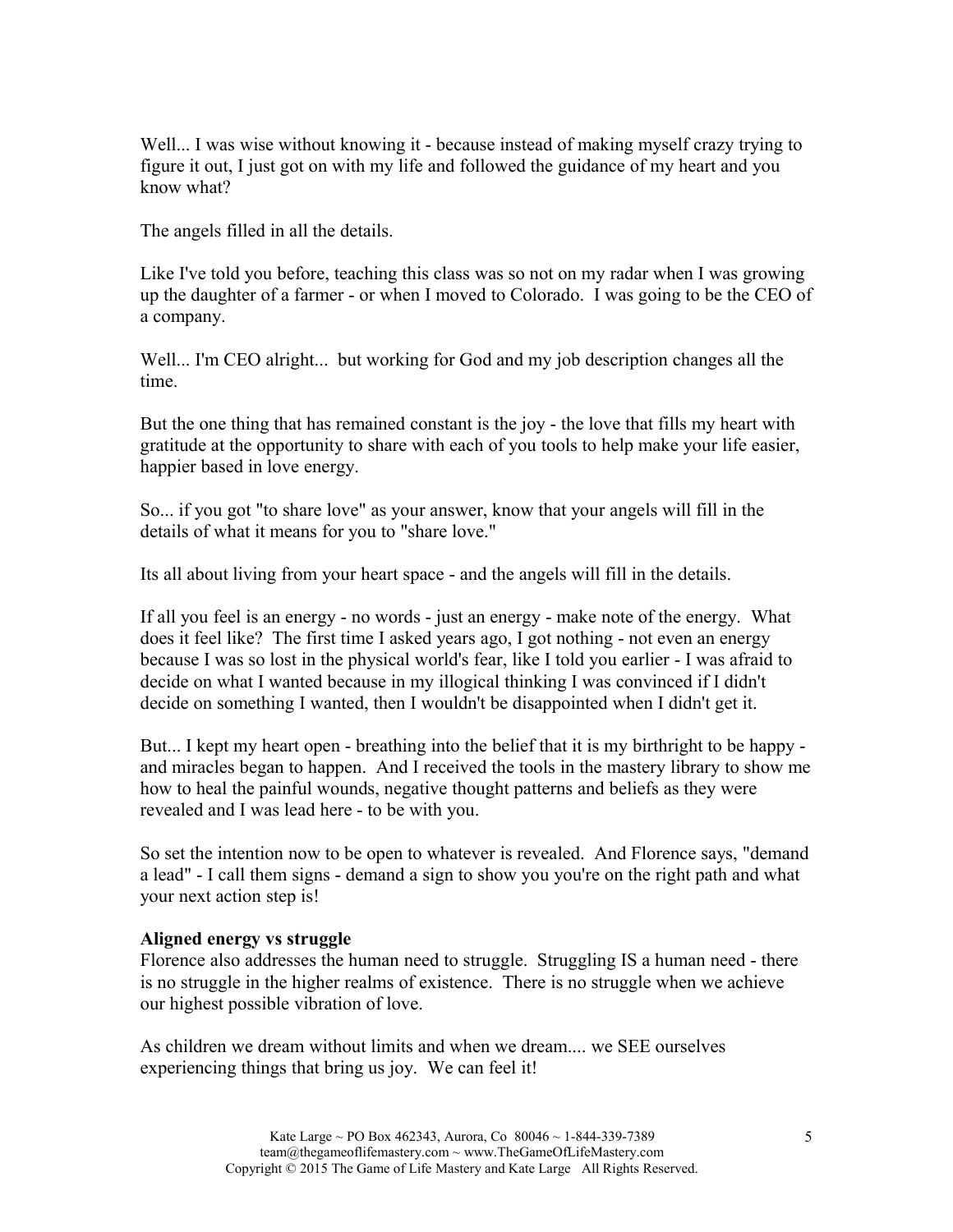We imagine ourselves Doing and BE-ing and Having experiences that make our hearts sing with joy. Then we grow up and many of us stop dreaming. I did... for a very long time, then I found out - dreaming was really good!

Dreaming sets wheels of energy into motion to create the dreams as your reality!

I want to address visioning and the imagination. I'll never forget, when I was working so hard to experience communicating with angelic beings - to identify and distinguish between my own mind chatter and messages from my angels, I had a conversation with a friend about the imagination. I asked if what I was getting was my imagination and she asked me, "what IS imagination?"

The World English Dictionary defines imagination as: The faculty or action of producing ideas - mental creative ability - the faculty of forming mental images or concepts of what is not actually present to the senses.

Hmmm.... *the faculty of forming mental images or concepts of what is not actually present to the senses.*

Lets look at this...

Years ago, if it wasn't present to the senses, then main stream society dismissed "it" whatever "it" was as not being relevant...

Not everything is present to our five senses...

We learned that we don't see germs with our naked eyes, we don't see radiation, we don't see UV rays. But all these things affect the human body. One thing they all have in common is that we don't see them.

Our imagination is a way of interpreting an experience within our mind. Mathematics, literature, music and science began with an idea formulated in the imagination.

Those ideas were able to formulate because they already existed at a higher plane of existence and the person having the "idea" had direct access to it!

Your imagination is your access to the limitless possibility of creation energy within you...

As adults we take on responsibilities to the point that we almost suffocate under the weight of them. We take on the teachings of the physical world that its necessary for us to struggle to live. Remember that phrase, "if it were simple, everyone would do it?" Now we know that living a life that we love IS Simple... All we need to do is choose to shift our energy to the higher vibration of love - a place that feels so awesome, we all want to live there as much as possible!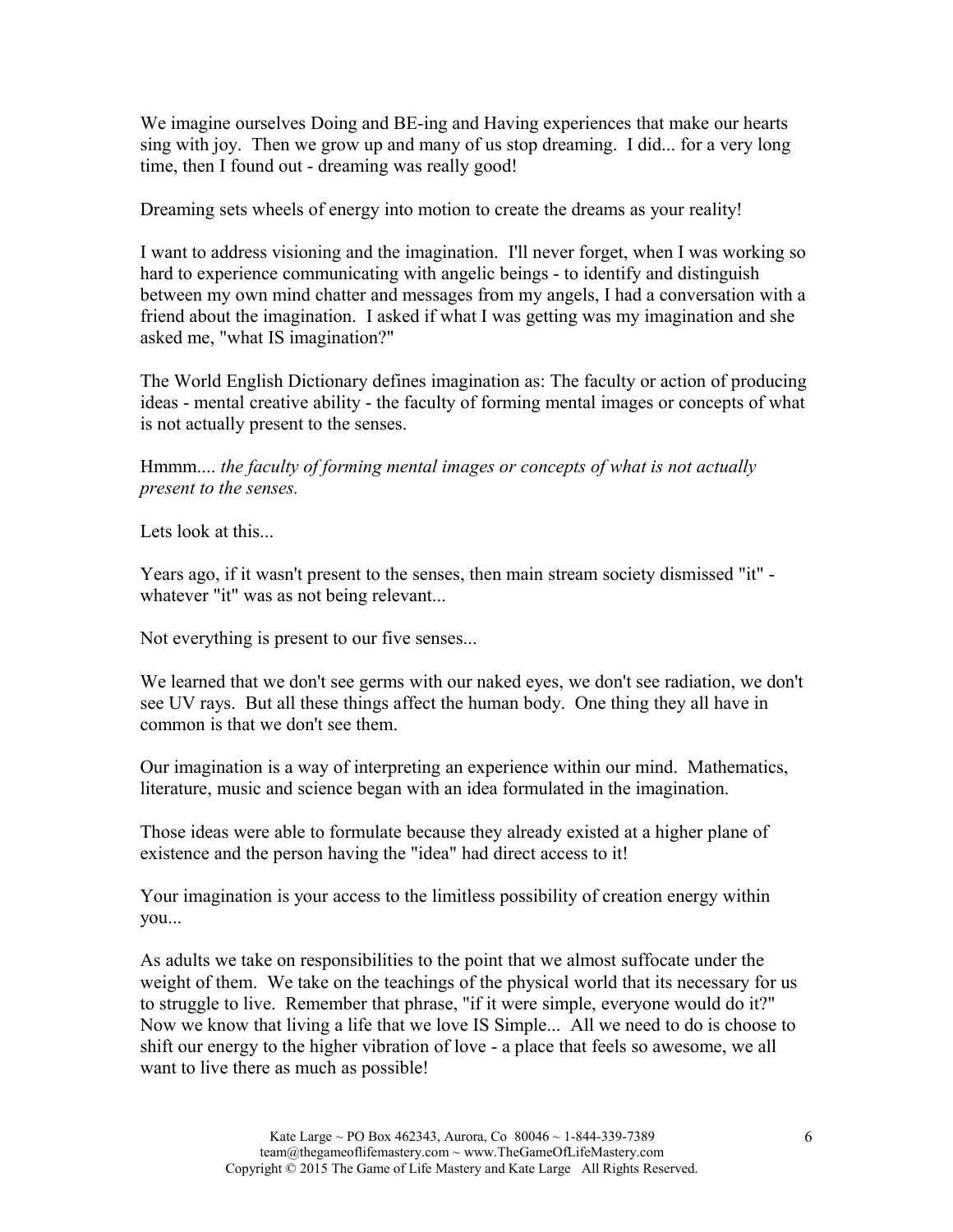Throughout this program you've been perfecting your container of love - a container with no boundaries and no end.

A container of safety where you're held in the palm of God.

A container that connects you to the limitlessness of possibility in all its forms.

A container that holds, what can be compared to nuclear power to create from within you, your version of heaven on earth - in whatever form that is...

From this safe space of expansion you engage with the higher vibration of The Creator of All That Is to BE the energy of receiving what makes your heart sing with joy. Its from this peaceful, balanced place that you *are* the BEacon of light to attract to you all that you desire.

You're a BEacon of light to the job that's yours.

You're a BEacon of light to the clients who are looking for you.

You're a BEacon of light to the home your heart desires that needs your energy. Homes are more than structures. Homes are energy, too - wood and steel and stone and glass made up of energy. The soils of Mother Earth beneath the structure is also energy.

You're here - where you are - wherever it is that you are, because of the energy you hold for the soils of Mother Earth beneath your feet. You hold value that far surpass the teachings of our physical world.

You hold value far beyond our human ability to comprehend!

*YOU Are Valuable!* You ARE an essential, important essence of light that holds the space for truth, for love, for ascension to a higher state of BEing.

The desires of your heart manifesting as your reality brings you joy - that joy ascends not only your energy, but that of Mother Earth beneath you --- as well as the energy of those around you.

This time of ascension to the higher vibration of love energy fully supports you getting what you want - getting what makes your heart sing with joy - that's why this time is so exciting! We have this incredible power to create miraculous experiences ---- we've longed for this, begged for it, prayed for it and Now ---- Here-It-Is! And we keep trying to make it HARD....

Its simple... Florence teaches us that life's a GAME to be *ENJOYED!*

Allow yourself to BE as a child - visioning yourself having what you want - doing what you want - BEing what you want. Don't know what you want - NOT - A - Problem! You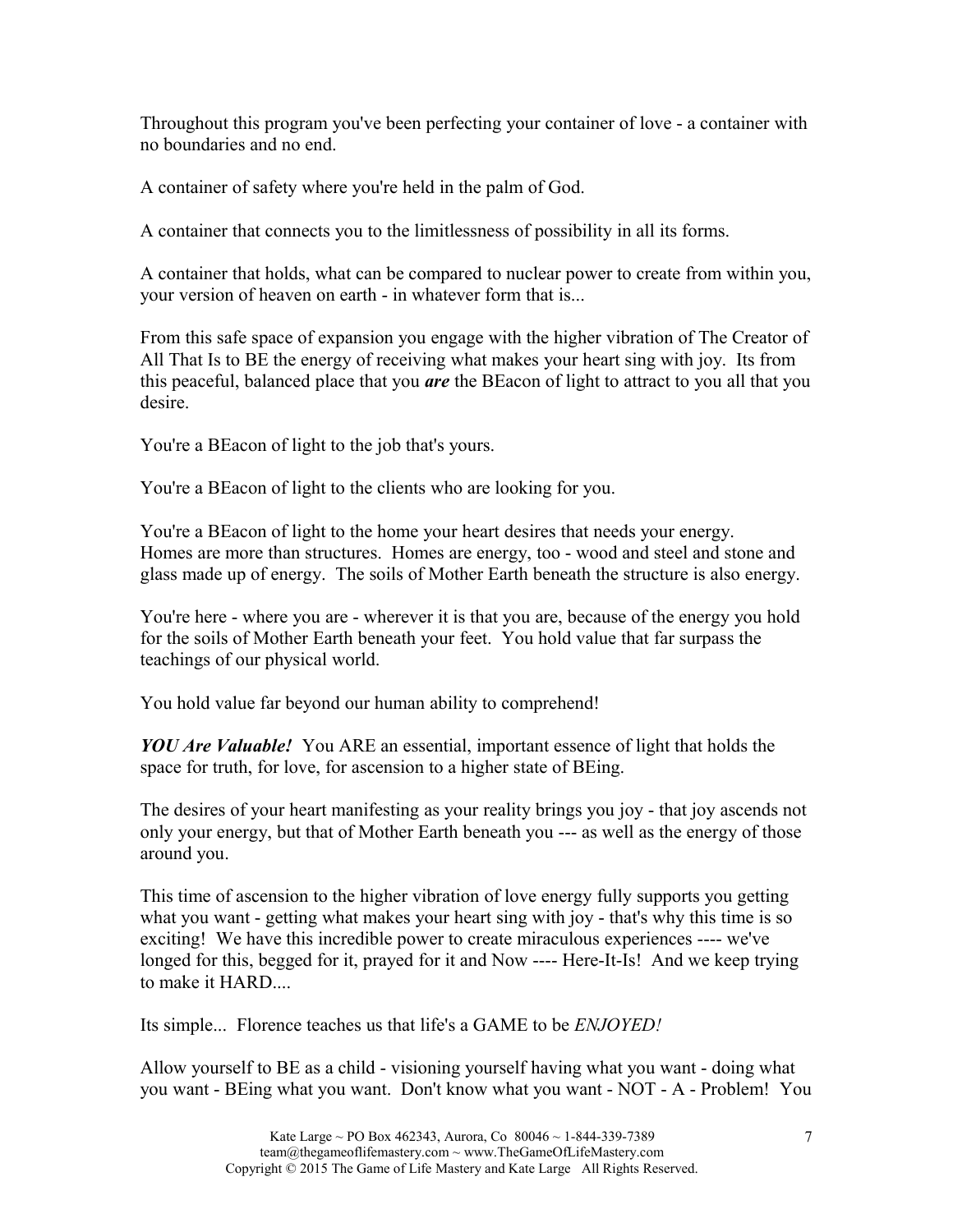know what the energy feels like that makes you feel good. Embrace that energy and the Angels will fill in the details!

Lets look at some really feel good energy!

How awesome would it be to work for someone who values you and your service, who pays you magnificently well, who provides excellent benefits and you love the job?

How awesome would it be to have your own business, doing what you love providing an extraordinary service or products, with wonderful clients who happily and easily pay your fees?

How awesome would it be to live in the house or apartment that you absolutely love in a marvelous area with wonderful neighbors?

How awesome would it be to have loving relationships?

How awesome would it be to feel confident and fulfilled with your relationship with The Creator of All That Is?

YOU deserve perfect self-expression. You deserve all that makes your heart sing with joy.

I want to take a moment and experience visioning together what makes your heart sing with joy. But before we do that, I just want to share with you, that when I was visioning and plotting out my life path - what little bit of that I did as a young adult... I never dreamed I would be doing this - never would I have dreamed it - but here we are.

My heart sings with joy every time I meet with you. Every time I prepare for this class the class modules. Every time we experience the program together. Here we are. At one point it was just something to happen in the future - and I had no idea what it was really going to look like, but.... I did know what it would FEEL like to share information of the angelic realm to illuminate your path and open your heart to "Aha!" understanding - to transform your life to joy and happiness - and to share tools to help YOU rest peacefully in the palm of God ---- and now here it is.

My dad, Big Jim, used to get me up at the crack of dawn with "Rise and Shine!" to chop cotton in the summer... holding the safe space for others to meet and play with their angels and transform their lives to something beautiful was not on my radar... Believe me, if I can do this, you can do whatever brings your heart joy.

#### **Want Energy**

At this time, I want to address specifically the power of "Want Energy." We've talked about it before, but in my opinion, you can't talk about it enough. Want Energy is the energy we create from.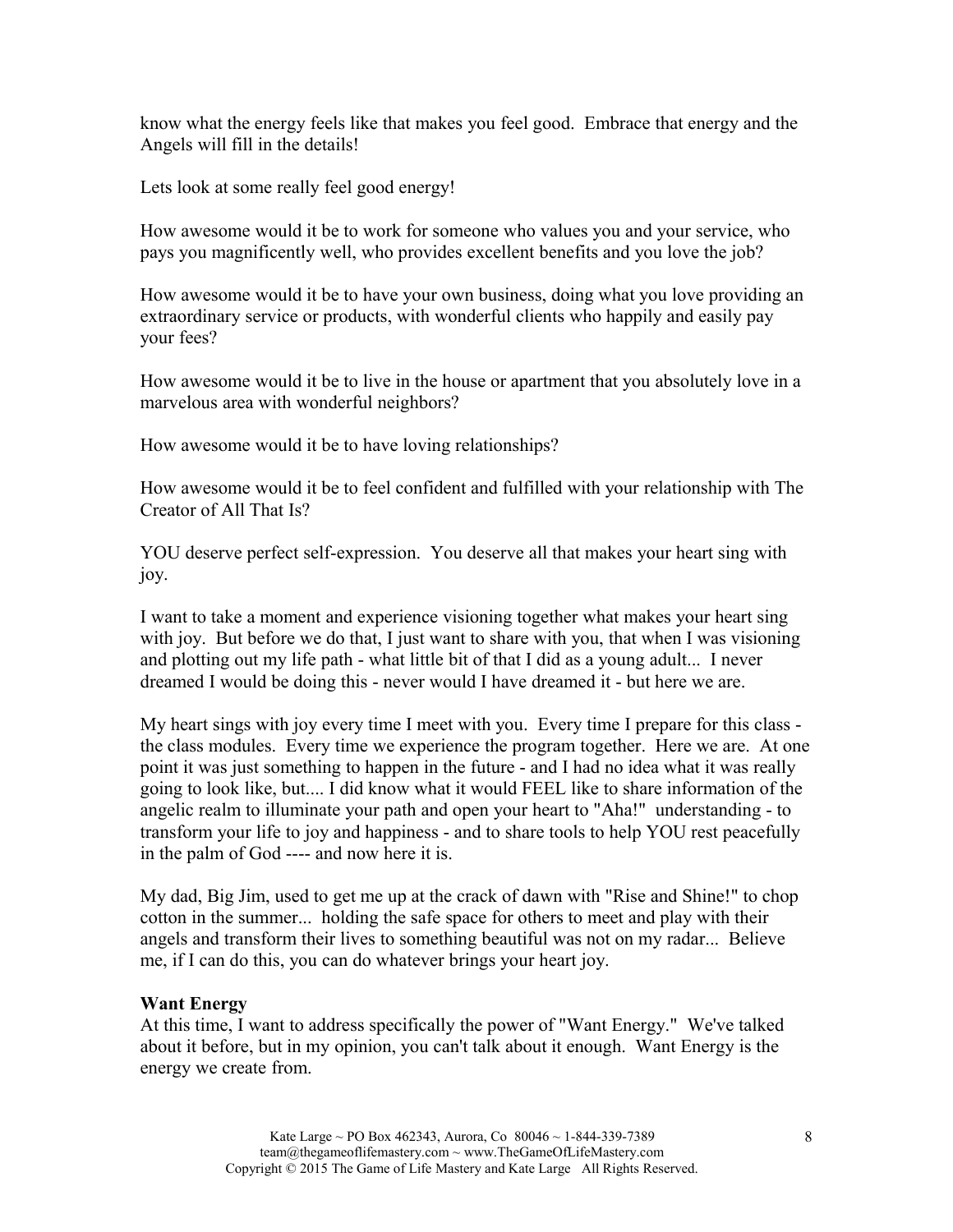When we "want" something we're either in fear energy or love energy - never both. And from that "want energy" we create something we're happy with or something we're unhappy with - something we don't want.

So you can see that its really important to evaluate and course correct your "Want Energy" to the highest vibration of love possible. And use the term that holds the highest vibration for you - it may be "I want" - it may be "I choose" - it may be "I desire" - use the term that holds exciting joy filled energy for you.

When we want money to pay a debt or obligation because we don't have it or we want a new place to live because we're being forced to move, there can be desperation - fear energy involved.

So when you decide you want something - no matter what it is... FIRST discern, what is your "Want Energy"? We're going to experience an exercise to identify your "want" energy in just a moment.

So when you decide on something you want - these are the two questions to ask yourself:

Number 1. ...and we'll use money as the example - could be money, job, relationship, home, could be anything that you want, but we're going to use money in this example. Ask yourself, "Do I want this money because of the joy it will bring me to pay the obligation or to buy what I want?"

... and the second question:

Do I want this money because I don't have the money to pay the obligation and I feel shame, guilt, or desperation - some form of fear?

So identify that energy.

Now we'll do an exercise to help you identify your energy - if you don't want one of these things, simply move on to the next "want" scenario.

First lets look at a new home...

Question 1: Do I want a new home because of the joy it will bring me to move into a new home that I love?

Or question 2: Do I want a new home because I feel desperate - I'm being forced to move and I'm afraid I won't find anything I can afford?

Now we'll look at a new job: Question 1: Do I want a new job or business because of the joy it will bring me to have it and experience it?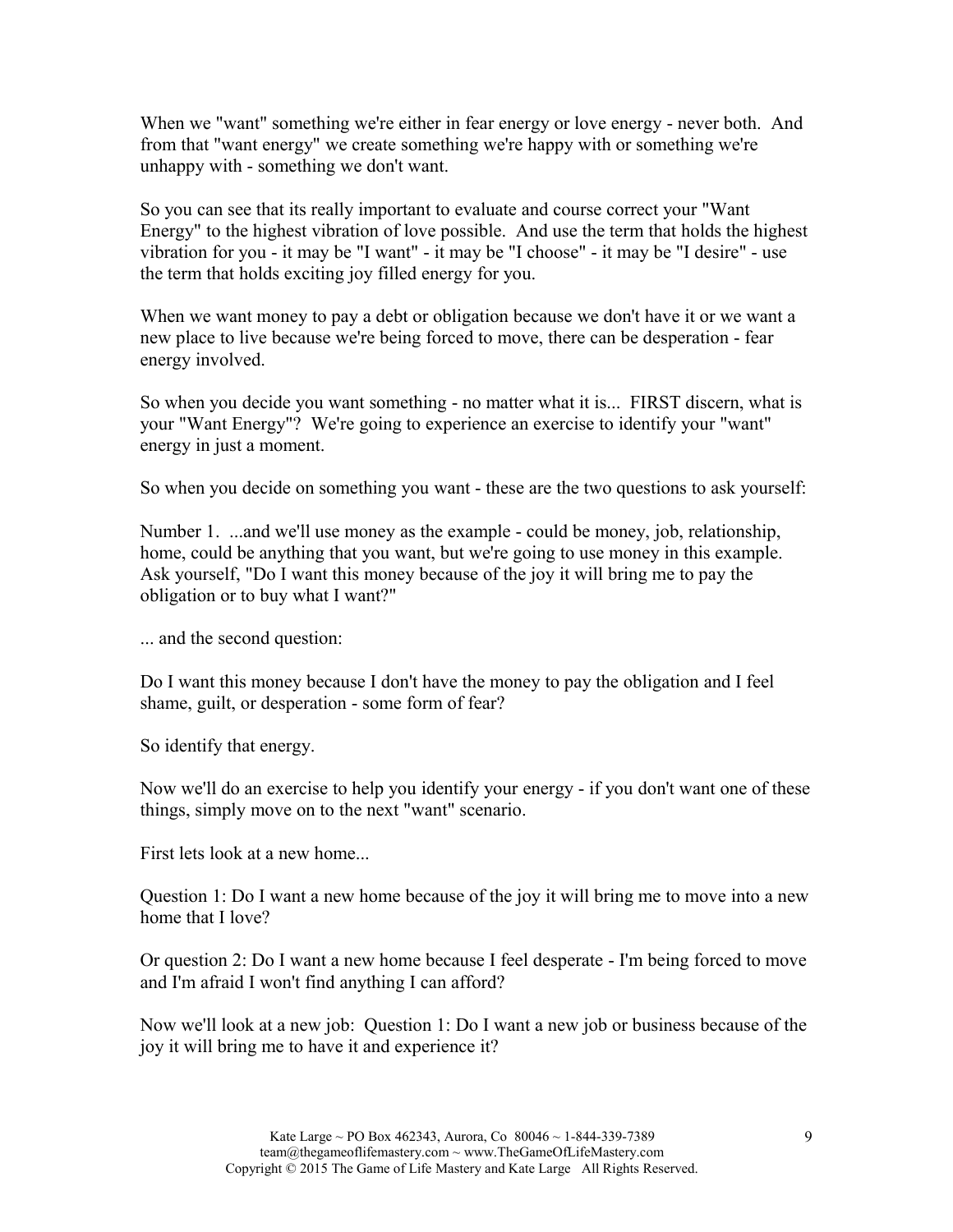Or question 2: Do I want a new job because I'm drowning in fear having been laid off or fired or I'm miserable in the job I have? Do I feel helpless, powerless and desperate?

Even if you don't have the money to pay the debt or you're being forced to move, or you just got fired - been there, done that... you can still shift your energy to the joy it would give you to pay the debt and to move into your new home or to start that new job or business.

You have the ability and power to shift your want energy from less than love fear - of not having or being forced - to the love or above energy of the joy it will bring you to receive whatever something you'll love.

I'm going to invite you to step back as an observer of your life and take a look at all the things you want to transform - all the things you want to be, do or have that aren't yours - YET...

Evaluate your "Want Energy" - if you discover there's desperation fear energy involved, take the time you need to shift the "Want Energy" from fear to love - and if you need help with that, reach out to the Facebook community - or email me - you don't have to do this alone...

Remember - you're not faking it till you make it and you're not lying to yourself. You're POWERFULLY creating your reality through your thought energy - make it the reality you want!

## **Money Energy**

Lets talk about money for a moment here - before we do our guided journey... Money represents freedom to us - the freedom to do what we want - when we want to do it. And... it holds the most fear for us - because we're human and that's what humans do worry and fret about money.

Wealth is a matter of consciousness - not activity. When we release the limited beliefs about how we can receive money and expand our consciousness and expectations to receive in a larger way - we do.

Here in today's world, I know of a woman who knew in her heart that if she had a safe to put money in, she would receive the money to put in the safe. She got the safe and the money followed.

What's your bridge of active faith? What are you guided to do or get that you know in your heart will increase cash flow to you?

Do you need to get currency straps from the bank to wrap around bills? More deposit slips? More checks? Do you need to research ways to invest? Do you need your own safe?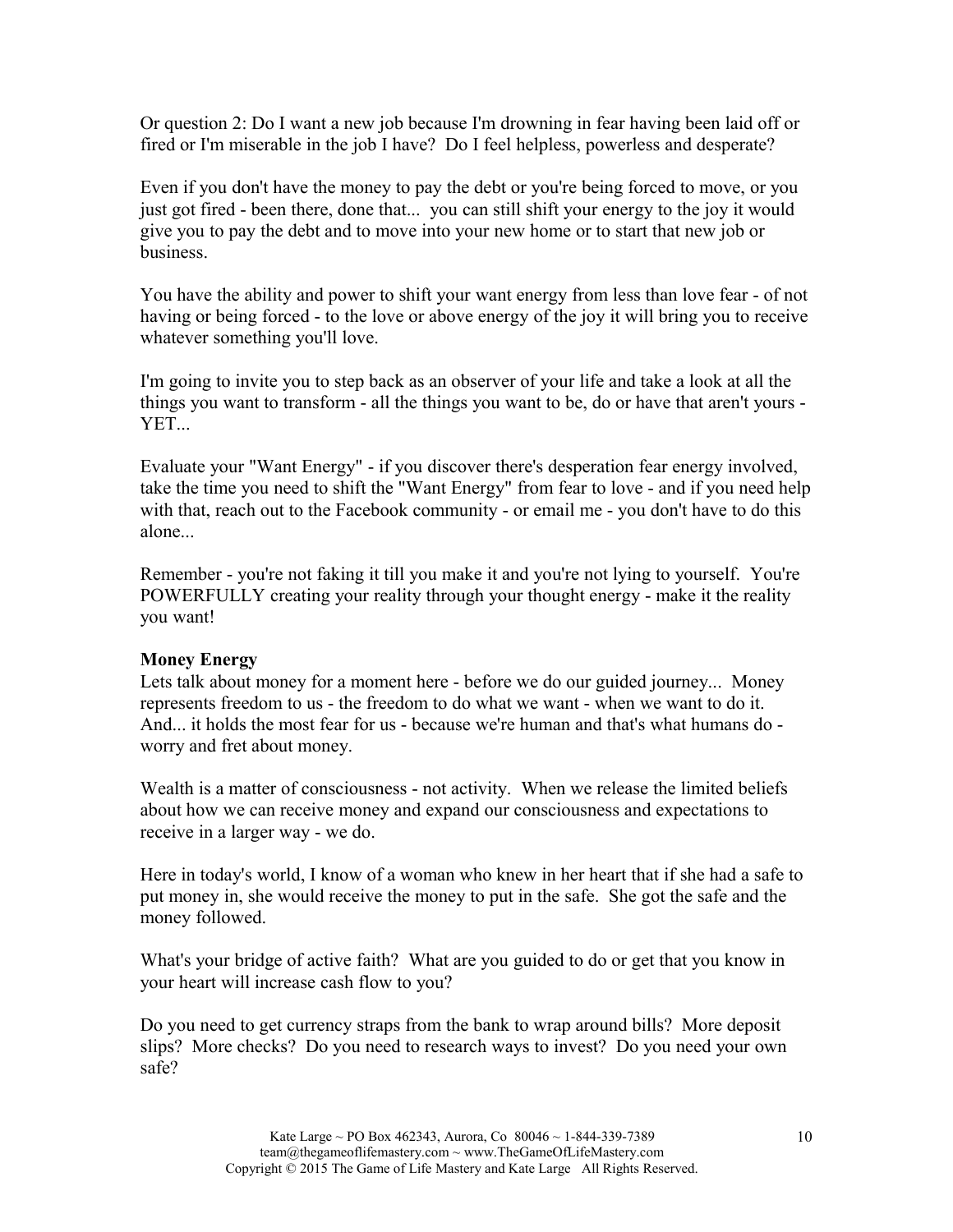What makes you feel rich? Maybe the word "rich" doesn't resonate with you - what makes you feel wealthy?

After the class, look deep within and discern if there's something that will demonstrate your active faith where money is concerned.

Its just as easy for the universe to deliver to you a thousand dollars as it is to deliver a dollar. The universe has no anxious energy surrounding money - its our anxious energy that blocks us - that "want" fear energy of desperation because we don't have it.

I used to be so afraid where money was concerned. Then I began to overcome my fear, but still I had some kind of block because I would have - "just enough" - never extra. So clearly somewhere deep within, I was blocking "more than enough."

So now I've rewritten that neural pathway of belief, shifted my energy and stand in awe at how "God delivers money to me." When we lived in the apartment I would find money in the parking lot when I'd take Majik for a walk and it wasn't just change - it was dollar bills and a twenty dollar bill -- never a hundred, but it did get up to twenty! One time I did find change and it was a coin that was a dollar, dime and a penny - it was \$1.11 - that was exciting. It was a direct sign of "change" to come and it did - and it was AWESOME!

And you can do this, too. Make it a game of expectancy in wonder and excitement leaving the HOW - the details of HOW money comes to you up to the angels. Your excited, expectant energy will deliver money to you and you'll have fun standing there with your arms wide open to receive!

Greg Kuhn, the Law of Attraction Quantum Physics guy, teaches us how to fool the quantum field by celebrating finding a penny. He explains that by celebrating finding a penny - money - you can manifest more money through your energy of celebration - and pennies are everywhere - everywhere! In your washer, in your dryer, in the floorboard of your truck or car - on the sidewalk. They're everywhere.

I've posted the link to his video on the Facebook - its five and a half minutes. If you're not on Facebook and I know many of you aren't - go to YOUTUBE.com and search Greg Kuhn Penny and you'll find the video. Watch it, make it a game to implement what he says and enjoy your results! I'd love it if you'd post your results in the Facebook community.

#### **Creation Process**

Now lets talk about the creation process... Even though life is about the journey... we've learned throughout this program to begin at our journey's end - to begin with the energy of the results of what we want to create. We've learned to begin with what it would FEEL like to receive what it is we want.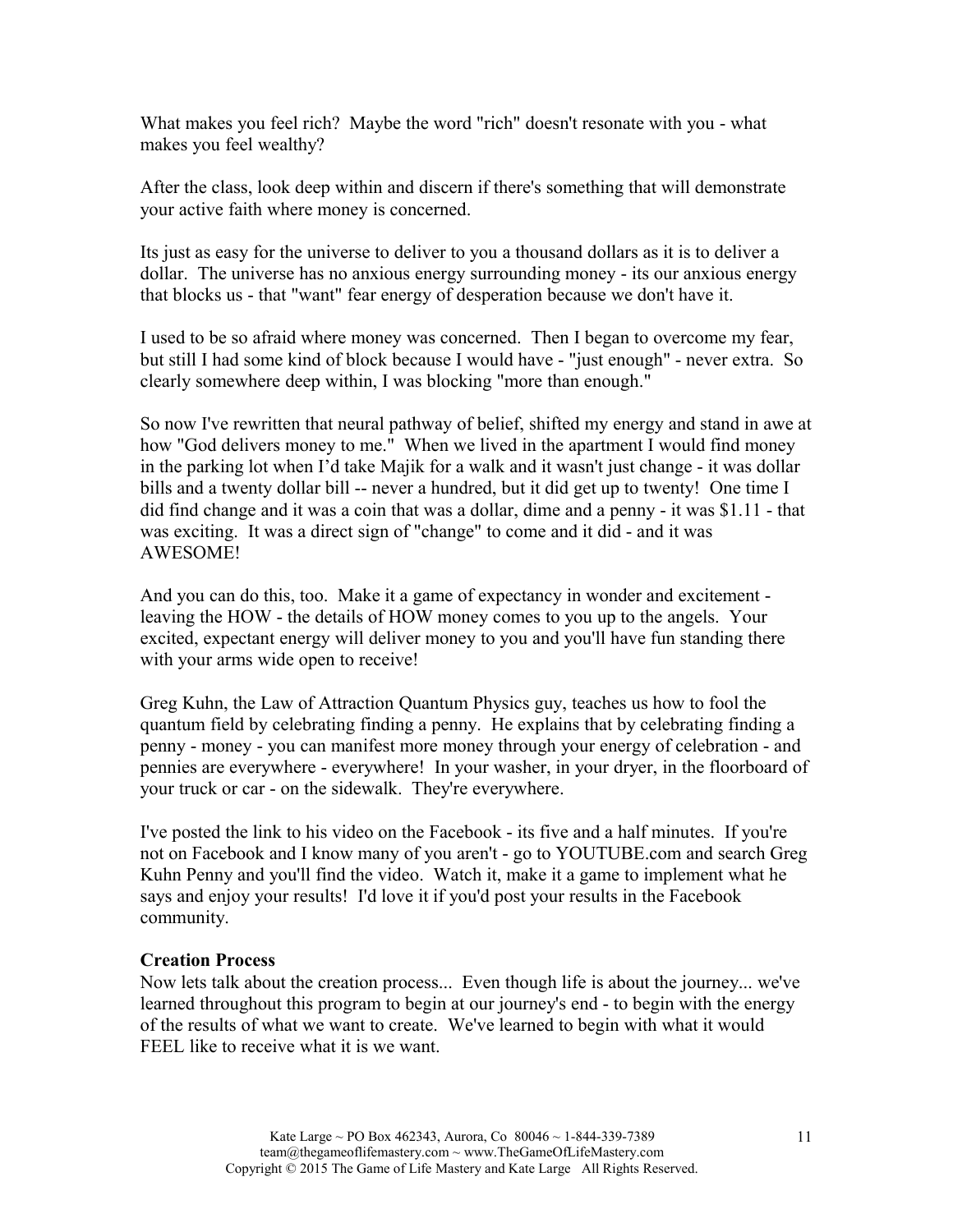When we begin at the end - with the energy of receipt, we're able to access the energy of creation from the highest vibration of love possible - excited joy of having received because we WANT something - remember we talked about "want energy" - so the Want Energy needs to be for the joy it will bring us - not the energy of desperation because we don't have it, but because of the joy it will bring us!

Through the energy of Joy we draw into our reality more joy - we attract to us what we want - simply because of the joy it will bring us.

Now this form of creation.... This is The Journey! An exciting journey of limitless possibility, of hope, of dreams fulfilled through joy, love and light - and its simple.

As humans taught to fear and worry about every little thing, this can be way outside the box of your comfort zone - because struggling in fear is your normal way of living. But through the tools, teachings and support of this program, you're stepping into a new way of BE-ing to claim your status of Powerful Master Creator of joy and happiness - to Win Your Game of Life and LIVE your version of Heaven on Earth!

Something to remember... when we set our intention for change and demand it, the old energy shifts and change begins even though we may not see it yet in our physical world.

Now I know... we're a microwave society of, "I want it, and I want it NOW", so if you don't see physical changes right away DO NOT let yourself get scared of change and pull your intention back, do NOT squash your joy filled receiving energy and negate your demand by plunging headlong back into fear mumbling - "that didn't work."

This routine of behavior is normal because you're human - but we're creating a NEW Normal way of living - one of joy filled success at creating joy and happiness!

But... if you do it anyway... don't beat yourself up - simply shift back into your creation energy, reclaiming your power and demanding with a vengeance what it is you want from the JOY it will bring you to be, do or have what it is you want - desire or choose.

Each time you reclaim your energy and re-anchor your intention it'll get easier and easier to maintain - and you will shift from faith and trust to "knowing" - with every cell of your being - *Knowing* that what you want is inevitable and it will become a part of your physical reality.

Remember, man is financed by God - and God is never too late. You don't worry that there's enough air outside to breathe when you open the door. When you hold money in the same energy you hold air - or anything else that you want - that there is more than enough for everyone, the energy is different and money or whatever it is you want to receive - is easy.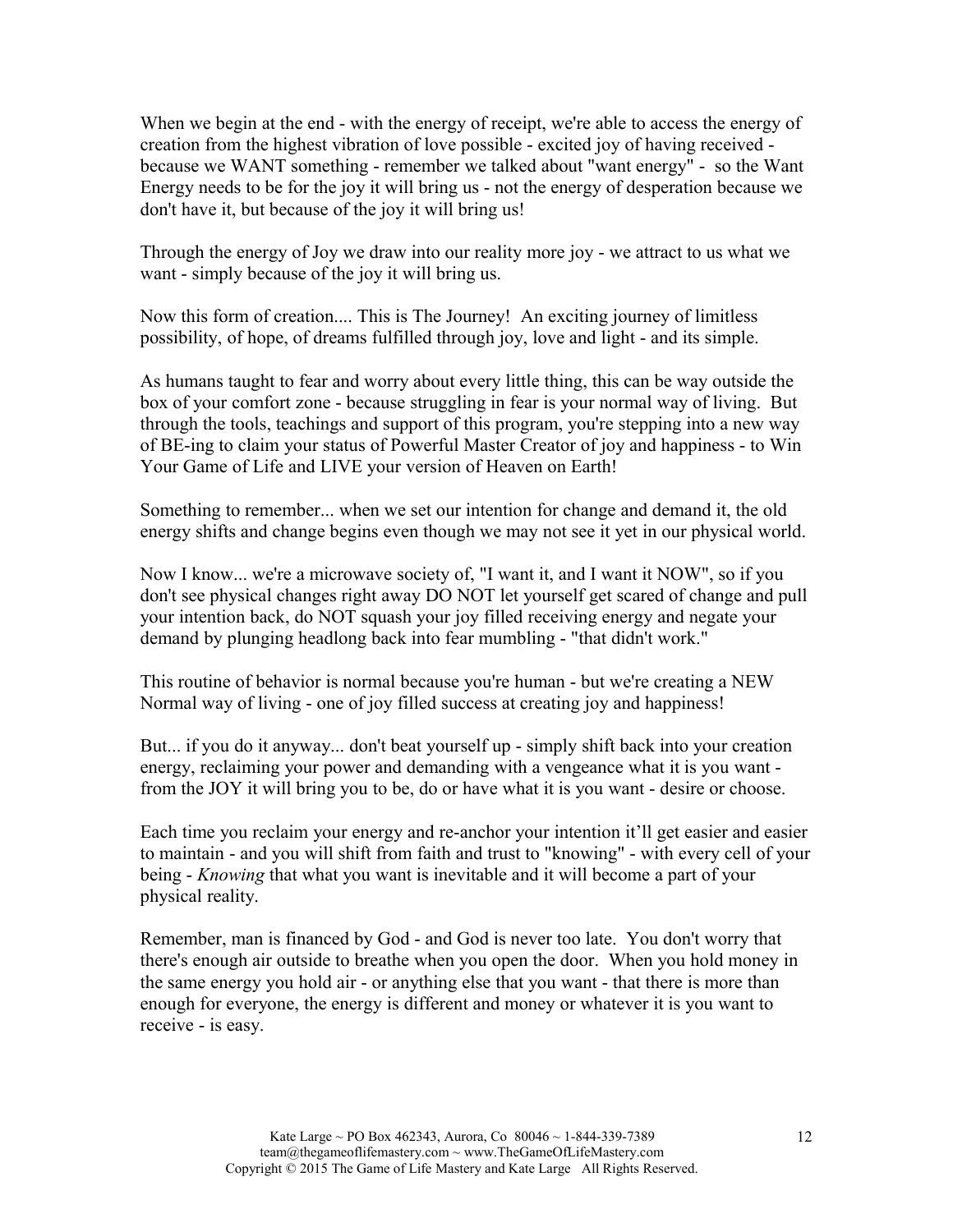Open your human mind to the divinity of unlimited bliss - allow yourself to transcend the limitation of the reasoning mind and BE the possibility of creation. Through this window of limitlessness you'll create the opportunity to manifest instantaneously!

You know when we hear of a traumatic event, we reflect on how life can change in an instant. Change through trauma is painful. However, life can change for the better in the same way - in an instant. The human brain typically thinks it'll take a lot of time to unravel the creation of chaos that IS our life. But, when you powerfully shift your energy, transformation to the higher state of love can be instantaneous.

### **Leads: guides to action steps**

Very quickly I want to address Leads - guides to action steps. When we want to create something new in our lives, one of the challenges is maintaining the shift to love source energy, but the second biggest human challenge is being "open" to receive guidance to action steps.

May I suggest, using the time of what I like to call "Distracted Concentration" to your advantage. Distracted Concentration time is when you're taking a shower or a bath, washing dishes, vacuuming, washing the car, raking your yard, cleaning your house - that time when you're concentrating on something, but it isn't brain surgery, so you're engaged, but your mind is open to the messages of your higher self and angels.

Demand a lead or guidance to action steps, then to help you be open take a shower or a bath or wash the dishes - do something that you're concentrating on, but you're open to guidance.

We've covered a LOT of information here. So now... lets give our minds a rest and move into our heart space with the angels... In this class module, we want to set the intention to connect with your higher self to more clearly discern what makes your heart sing with joy - you may or may not get a clear vision of what it looks like, but you will access the energy of what it feels like!

During this guided journey I've included 4 minutes of music to visit with your angels.

We'll begin by quieting our minds...

#### **Guided Journey**

Place your feet flat on the floor. With your hands gently in your lap, close your eyes.

Focus your attention on your heart.

Take a deep breath and shift your focus to gratitude of the blessings in your life and embrace the things that you're grateful for. Breathe into the gratitude.

Ask yourself these questions – don't try to answer, just ask: Who am I?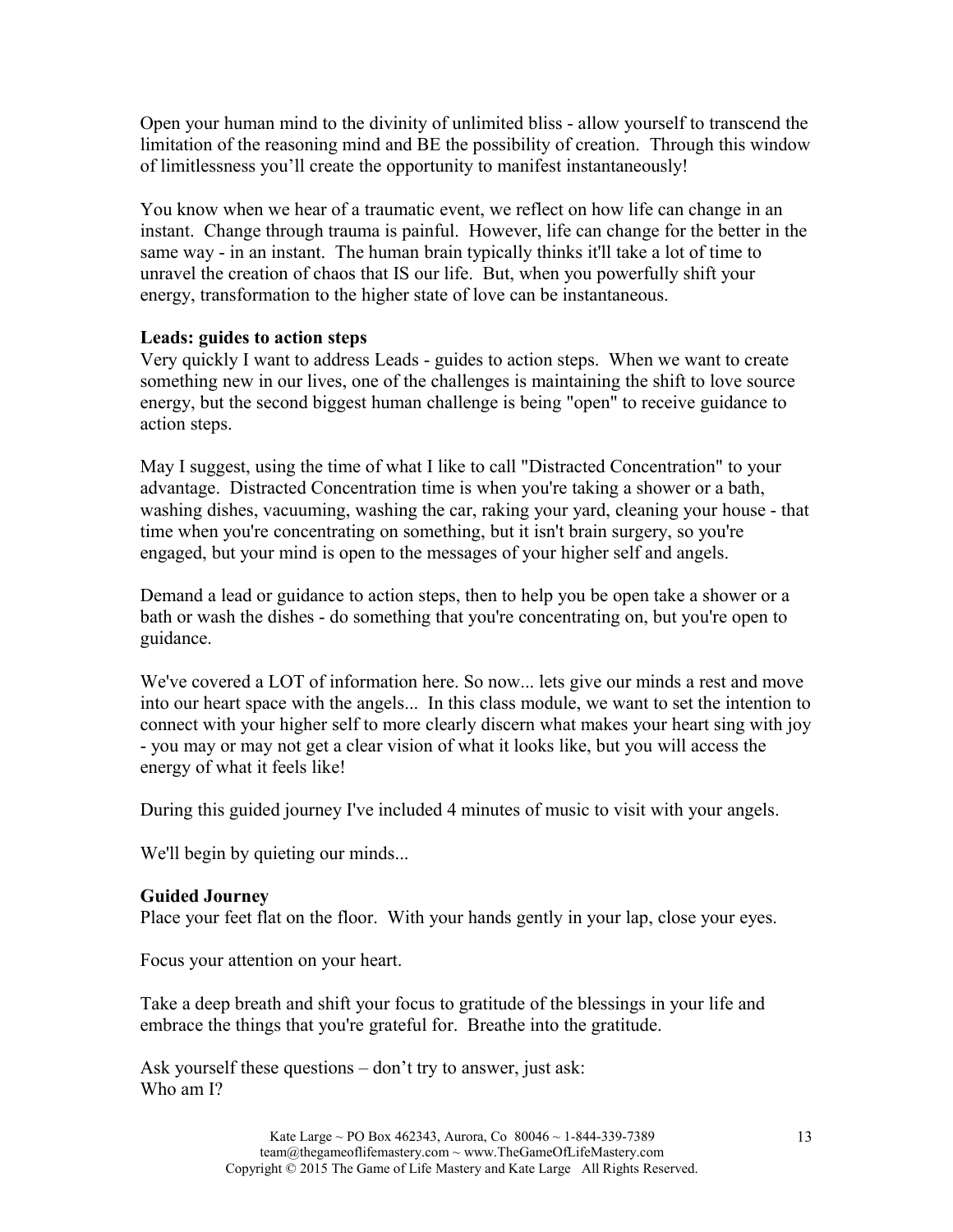What do I want? What's my purpose? What makes me happy?

Now simply allow yourself to be aware of your physical body. Your hands in your lap – your feet on the floor.

Now focus again on your heart – and allow yourself to hear the beating of your heart as a sound or feel it as a sensation.

Together we set the intention to connect with our angelic assistants to open our hearts to set the foundation to experience the highest possible outcome of your day and life to gain clarity on what makes your heart sing with joy - whether that be a job, business, relationship, connection with the angelic, whatever your heart longs to gain clarity about.

Together we'll release resistance, doubt and the lower energy of less than desirable past life experiences to allow for the limitless possibility of this moment.

So... with eyes closed...

We begin with a prayer... Father, Mother God, Creator of All That Is. We ask that only those of the light be allowed to communicate with us. We ask our personal assistant angels to join us and help us hold the safe space to gain clarity on what we desire from this safe space of love.

In Gratitude, Amen…

Allow yourself to see before you in your mind's eye, your beautiful grounding tree.

Step into the tree's open loving heart essence of God and Mother Earth and allow your feet to mold into the roots of the tree - down into the soils of Mother Earth. They travel deeper and deeper into the center of Mother Earth to the core light of healing love energy within her. With a deep breath pull the vibrant healing light energy back up through the soils to your feet, up through your legs, to your heart.

Notice the branches of your tree open wide to the breath of God. Take a deep breath and pull the healing love of God forth through your heart.

Take a deep breath and expand the healing energies of Mother Earth and the breath of God within your heart. You are... the limitless possibility of God incarnate...

Step out through the other side of your mighty oak tree to your field of potentiality. Your Angels welcome you into this field of possibility.

An angel asks you, "What do you wish to gain clarity about?"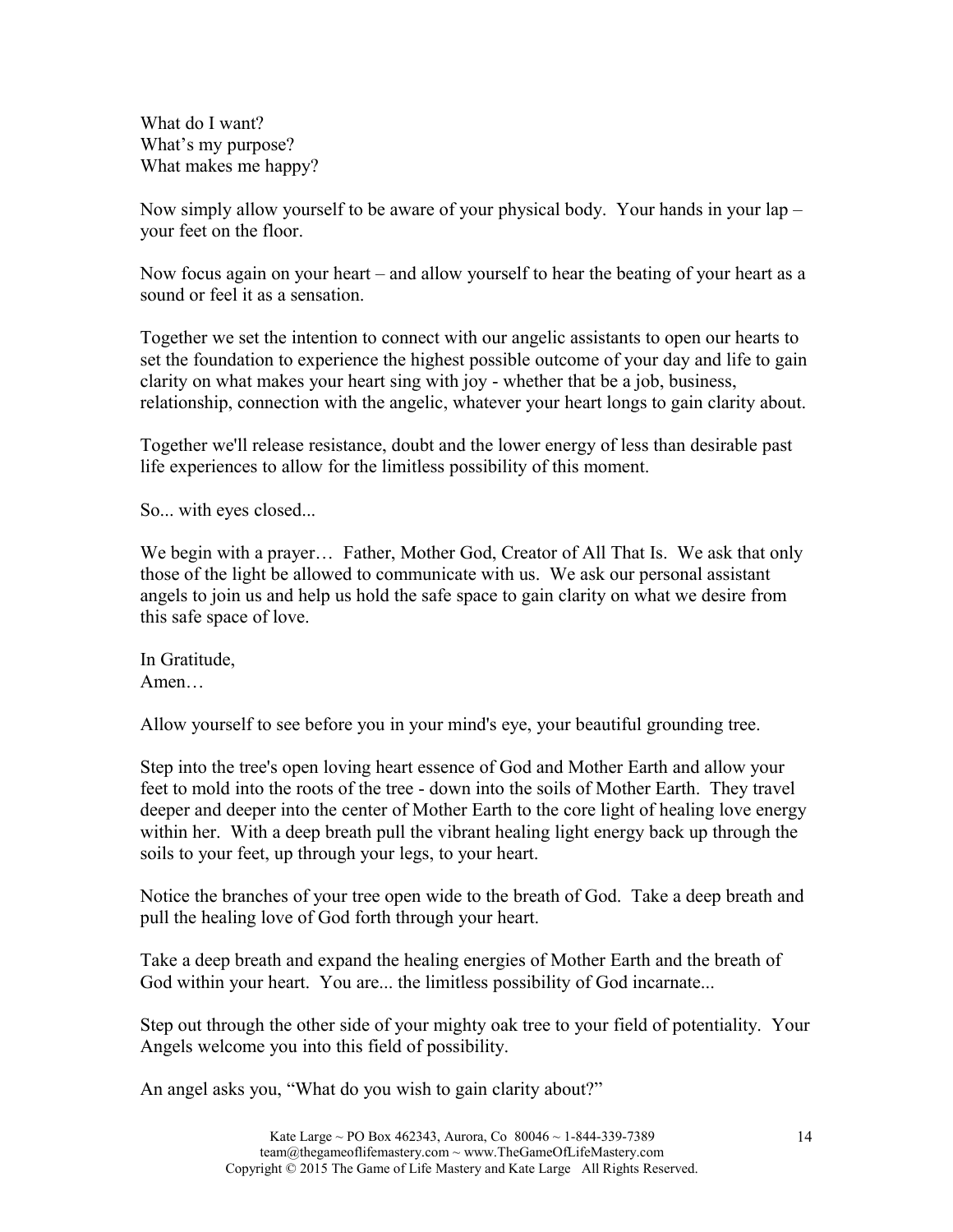Share with them, what you want to know and allow your heart to dream big - nothing is too big for you to experience... Allow your heart to soar with your angels exploring all that brings you joy and embrace that joy filled energy!

MUSIC - 4 minutes

Take a deep breath to expand and anchor this experience with your angels and fully embrace the limitless possibility that is you.

Now its time to return to the physical world and bring that joy of having, being and doing the dreams of your heart with you.

Thank your angelic assistants for helping you to step into your power and anchor the limitlessness of your essence.

You and your angels agree to continue working together to bring your heaven to earth.

Walk over to your mighty oak tree and step into her grounding spiritual essence.

Take a deep breath and see the roots of your mighty oak tree blend with your feet to burrow deeply into Mother Earth to the core light within her. Take another deep breath and pull that vibrant healing light energy up through the soils of Mother Earth up to your feet – up through your legs to your heart.

Step out of your mighty oak tree fully grounded and returned to the physical world bringing with you joy filled energy of creation.

And when you're ready... open your eyes.

Know that you deserve to experience all that brings your heart joy.

Again... this magical time of creation is what you've longed for - don't give up 5 minutes before what you want manifests! HOLD to your conviction of your truth - knowing with every cell of your BEing that its your birthright as a powerful master creator of love and light to experience the highest version of joy and happiness possible in human form.

Direct the energy our planet and human bodies are experiencing with focused intensity to powerfully create more joy and happiness than you can even imagine at this moment. It is a magical time!

\* Get clear on what you want and embrace the energy of how much joy it'll give you to receive what you want and maintain that energy as much as humanly possible.

\* Demand and command the JOY energy within you to mold into what you want.